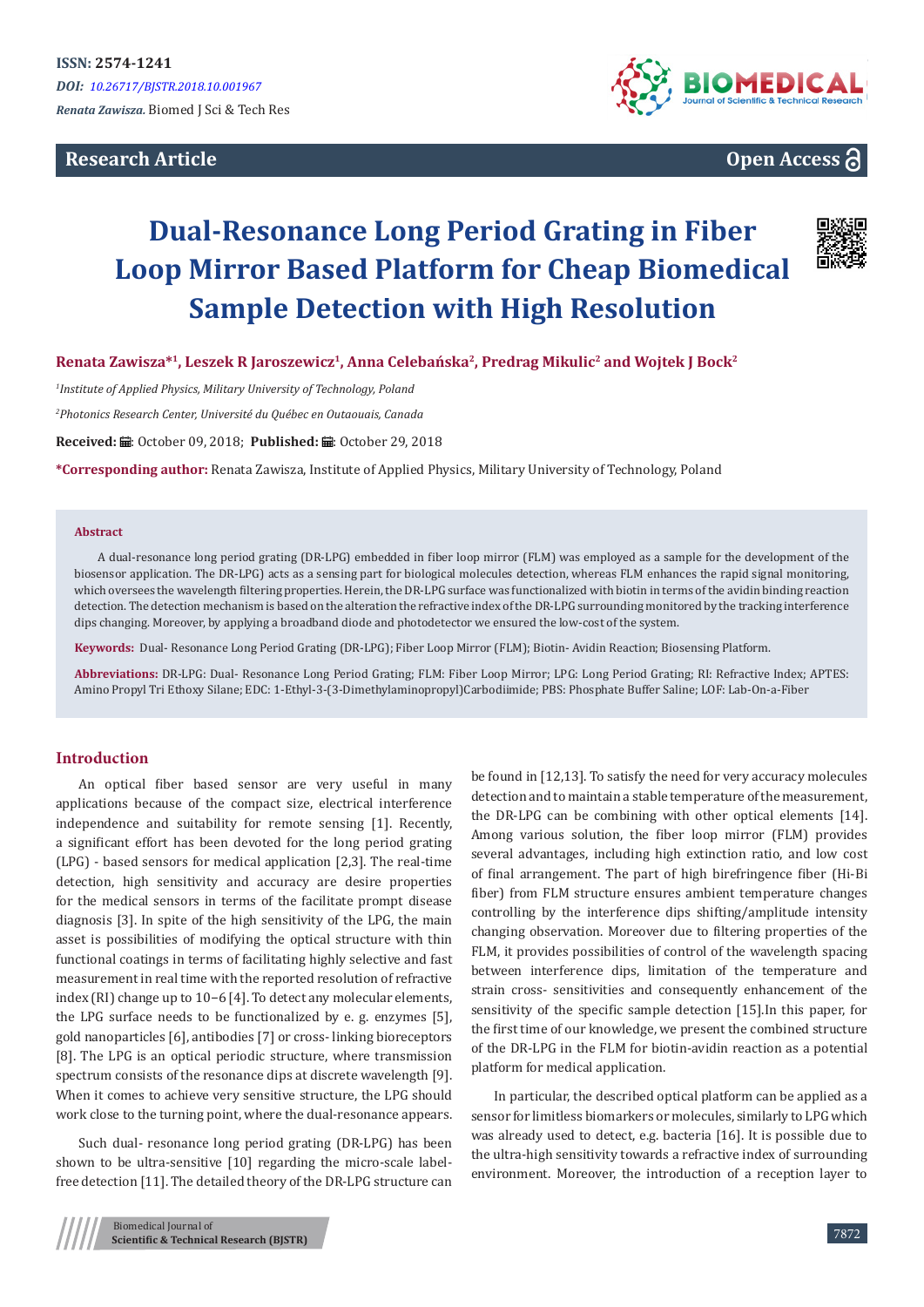the sensing system ensures its selectivity exclusively towards the desired analyte.

Here, we present a proof of concept of the application of our sensing platform by applying the well-known biological model, biotin-avidin complex. Esmond Snell discovered the biotinavidin interaction during the investigation on "egg-white injury" disorder in 1941 [17]. Biotin calls also vitamin H, it is an crucial compound taking part in the metabolism of fatty acids and amino acids. The protein, avidin from raw egg white has capability to bind biotin causing its deficiency in mammalian bodies. The avidinbiotin binding belongs to the most robust noncovalent biological interaction with a dissociation constant 10-15 [18]. In the presented system, biotin is applied as a receptor, immobilized covalently to

the surface, able to selectively capture of avidin dissolved in the solution.

#### **Methods**

#### **The Experimental Set-Up**

The DR-LPG was produced using amplitude mask technique, where the part of bare fiber was exposed on UV-radiation using KrF Excimer laser (Lumonics™ Lasers: Pulse Master ®-840) emitting at 248 nm. The period of the used DR-LPG was 217 μm. The experimental platform used for monitoring biotin-avidin reaction is shown in Figure 1a and has been in details described in [19]. The transmission spectra of proposed platform are shown in Figure 1b, where the DR-LPG in FLM spectrum was adjust by a polarization controller in terms of maximum set-up response.



**Figure 1:** The scheme of the experimental platform for biotin-avidin interaction (a) and transmission spectra of DR-LPG (blue line) and DR-LPG in FLM (grey line) (b).

## **Receptor Immobilization Procedure**

The DR-LPG surface was cleaned from organic impurities by soaking in hydrochloric acid (aq.)/methanol (1:1, v/v) mixture and next in concentrated sulfuric acid for 30 min, followed by plentiful rinsing with water. After that, the platform was dried in vacuum for 15 min and transferred for the aminization process. The DR-LPG was locked into the desiccator chamber together with trays of 30 µl of 3-aminopropyltriethoxysilane (APTES) and 10 µl of triethylamine for 30 min and/or 2h in the argon atmosphere [20]. In the next step, the biotins carboxylic group was activated by EDC/NHS to form an amide bond with amine groups of the APTES covered surface. For this, the biotin powder was dissolved in the mixture of water and dimethylformamide (1:1, v/v) containing 0.8 M 1-ethyl-3- (3-dimethylaminopropyl)carbodiimide hydrochloride (EDC) and 60 mM N-hydroxysuccinimide (NHS). The final concentration of biotin was equal 1 mg ml-1. Next, the APTES covered platform was immersed in the prepared solution for 1 hour in a sealed chamber. After this time, DR-LPG was rinsed with water and exposed to avidin for 30 min. Avidin solution was prepared by it dissolving in phosphate buffer saline (PBS)  $pH = 7.4$  to obtain concentration equal 1 mg ml-1. Figure 2 shows the scheme of functionalised DR-LPG surface with a biotin-avidin interaction.

# **Receptor Immobilization Procedure**

The DR-LPG surface was cleaned from organic impurities by soaking in hydrochloric acid (aq.)/methanol (1:1, v/v) mixture and next in concentrated sulfuric acid for 30 min, followed by plentiful rinsing with water. After that, the platform was dried in vacuum for 15 min and transferred for the aminization process. The DR-LPG was locked into the desiccator chamber together with trays of 30 µl of 3-aminopropyltriethoxysilane (APTES) and 10 µl of triethylamine for 30 min and/or 2h in the argon atmosphere [20]. In the next step, the biotins carboxylic group was activated by EDC/NHS to form an amide bond with amine groups of the APTES covered surface. For this, the biotin powder was dissolved in the mixture of water and dimethylformamide (1:1, v/v) containing 0.8 M 1-ethyl-3- (3-dimethylaminopropyl)carbodiimide hydrochloride (EDC) and 60 mM N-hydroxysuccinimide (NHS). The final concentration of biotin was equal 1 mg ml<sup>-1</sup>. Next, the APTES covered platform was immersed in the prepared solution for 1 hour in a sealed chamber. After this time, DR-LPG was rinsed with water and exposed to avidin for 30 min. Avidin solution was prepared by it dissolving in phosphate buffer saline (PBS)  $pH = 7.4$  to obtain concentration equal 1 mg m $l<sup>-1</sup>$ . Figure 2 shows the scheme of functionalised DR-LPG surface with a biotin-avidin interaction.

**Cite this article:** Renata Zawisza, Leszek R Jaroszewicz, Anna Celebańska, Predrag Mikulic, Wojtek J Bock. Dual-Resonance Long Period Grating in Fiber Loop Mirror Based Platform for Cheap Biomedical Sample Detection with High Resolution. Biomed J Sci&Tech Res 10(3)- 2018. BJSTR. MS.ID.001967. DOI: [10.26717/ BJSTR.2018.10.001967](http://dx.doi.org/10.26717/BJSTR.2018.10.001967).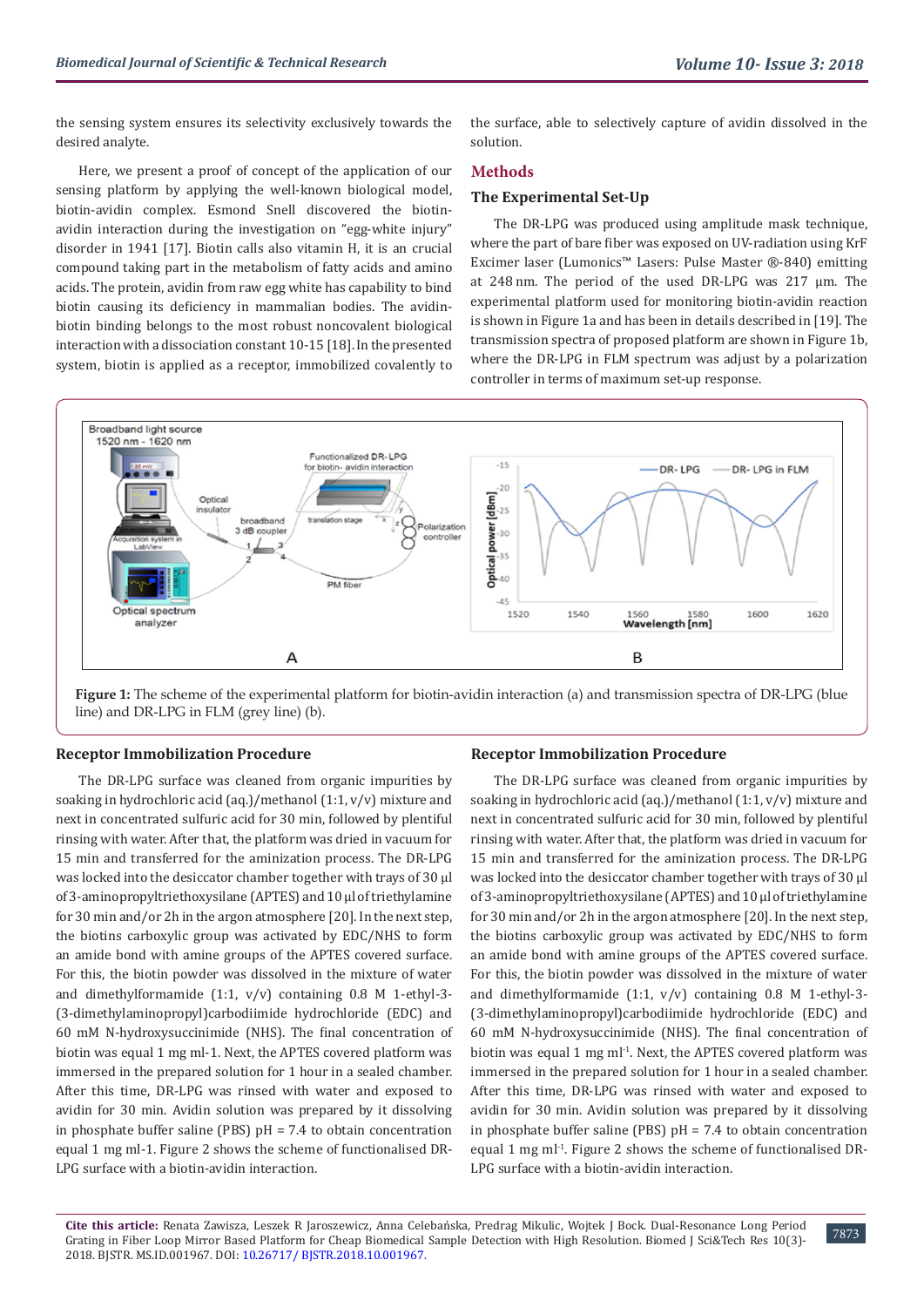

**Figure 2:** The scheme of the DR-LPG functionalised with a biotin (orange square) interacting with avidin (blue cross) from the solution: a) the whole platform, b) the cross-section of the platform.

#### **Results**

All presented measurement data was performed in a fresh PBS imitating human blood serum, and every step of functionalization process was followed by the DR-LPG excessive wash to remove weakly bonded biomolecules. This procedure allowed to obtain a reliable response. Moreover, to maintain stable physical conditions the temperature was monitored, and the DR-LPG was kept in a constant volume of PBS. The introduction of the sensor into a narrow tube allowed to control and suppressed unwanted solution evaporation. The spectrum was recorded three times in PBS. Firstly,

after the surface sensor silanization process (Figure 3), light blue line). Secondly, after the biotin covalently attachment to the sensor (dark blue line). And thirdly, afterword the sensor interaction with avidin (grey line). The red dashed lines in Figure 3 mark the notches of the DR-LPG which corresponds with those from Figure 1b and only these minima are considered in regards of sensing properties of the device. When the ambient refractive index varying, the DR-LPG notches (around 1530 nm and 1615 nm) shifting toward each other, and hence, the amplitude of the interference dips of the DR-LPG in FLM is changed.



**Figure 3:** The experimental platform response for DR-LPG surface silanization (light blue line), DR- LPG immersed on PBS after biotin deposition (dark blue line) and DR- LPG immersed n PBS after avidin deposition (grey line). The left/right magnifications show 1530 nm and 1615 nm region, respectively.

The fact, that amplitude of the transmission spectrum of the DR-LPG in FLM significantly increase after biotin disposition means that biotin was stable coated to the DR- LPG surface and BSA could not rinse it from the surface. As can be seen from Figure 3, only the amplitude of the covered by the DR-LPG notches interference dips decrease after avidin attachment. The observed change is estimated to 4.04 dBm and 3.20 dBm, respectively to 1530 nm and 1615 nm. The experiment confirmed that presented platform combined with appropriate receptor can be applied as a sensor for biological analytes detection.

#### **Conclusion**

We presented a potential application of the DR-LPG in FLM platform for label-free biochemical detection. The proposed solution fits squarely into technology named Lab-On-a-Fiber (LOF) (more specifically Lab-around-Fiber), which is dedicated to devices focused on the design and development of advanced fiber optic nanoprobes for biological applications. Hence, the LOF enables continuous monitor of detected samples. Adapting FLM in the sensor probe (DR-LPG) influences on avoiding thermal and strain cross-

**Cite this article:** Renata Zawisza, Leszek R Jaroszewicz, Anna Celebańska, Predrag Mikulic, Wojtek J Bock. Dual-Resonance Long Period Grating in Fiber Loop Mirror Based Platform for Cheap Biomedical Sample Detection with High Resolution. Biomed J Sci&Tech Res 10(3)- 2018. BJSTR. MS.ID.001967. DOI: [10.26717/ BJSTR.2018.10.001967](http://dx.doi.org/10.26717/BJSTR.2018.10.001967).